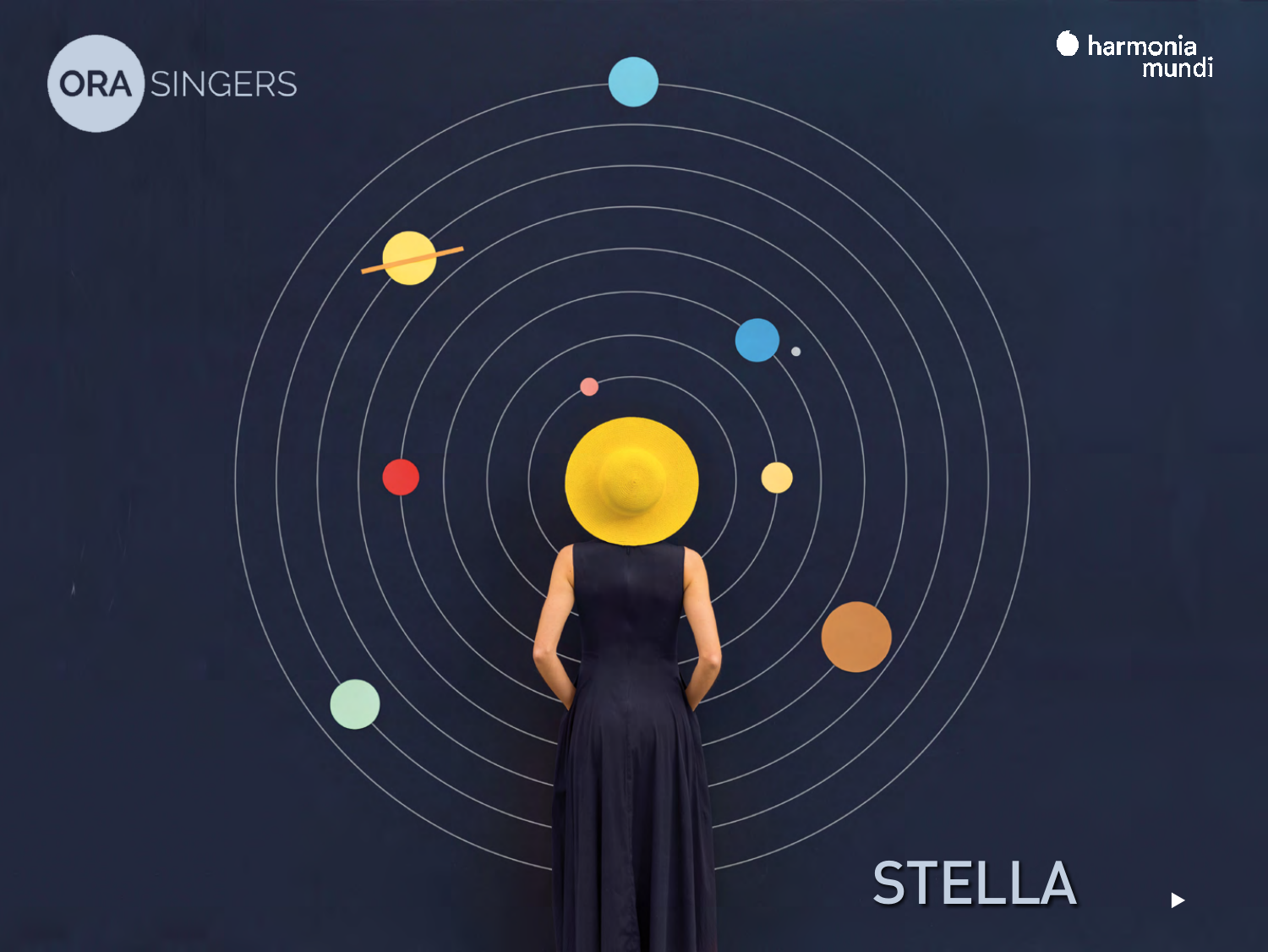# **STELLA**

 Renaissance Gems and their Reflections Volume 3: Victoria

| <b>1Anonymous [Plainchant]</b> Ave Maris Stella                    | 03:01 |
|--------------------------------------------------------------------|-------|
| 2Tomás Luis de Victoria (c.1548-1611) Ave Maria a 8                | 04:50 |
| <b>3Mark Simpson</b> (b.1988) Ave Maria*                           | 03:57 |
| <b>4Tomás Luis de Victoria</b> (c.1548-1611) Ave Regina cælorum    | 04:37 |
| <b>5Alexander Campkin</b> (b.1984) Ave Regina cælorum <sup>*</sup> | 06:51 |
| <b>6Tomás Luis de Victoria</b> (c.1548-1611) Ave Maris Stella a 4  | 06:35 |
| <b>7Francisco Coll</b> (b.1985) Stella*                            | 04:34 |
| <b>8Tomás Luis de Victoria</b> (c.1548-1611) Alma Redemptoris a 5  | 05:39 |
| <b>9Cecilia McDowall</b> (b.1951) Alma Redemptoris                 | 05:09 |
| <b>10Tomás Luis de Victoria</b> (c.1548-1611) Vidi Speciosam       | 07:22 |
| <b>11Will Todd</b> (b.1970) Vidi Speciosam                         | 07:13 |
| 12Tomás Luis de Victoria (c.1548-1611) Regina cæli                 | 03:51 |
| <b>13 Julian Wachner</b> (b.1969) Regina cæli                      | 07:57 |
| 14Anonymous [Plainchant] Ave Maris Stella                          | 03:00 |

## **ORA SINGERS**

**Suzi Digby**, conductor

\*Work commissioned by ORA Singers and world premiere recording

 Publishers: © ed. Liber Usualis (1, 14) © ed. Mapa Mundi (2, 4, 6, 8, 10, 12) © ed. Boosey & Hawkes (3, 11) © Musicalis (5; 10) © Stella-Faber (7) © New Horizons (9) © E. C. Schimer Music Co (13)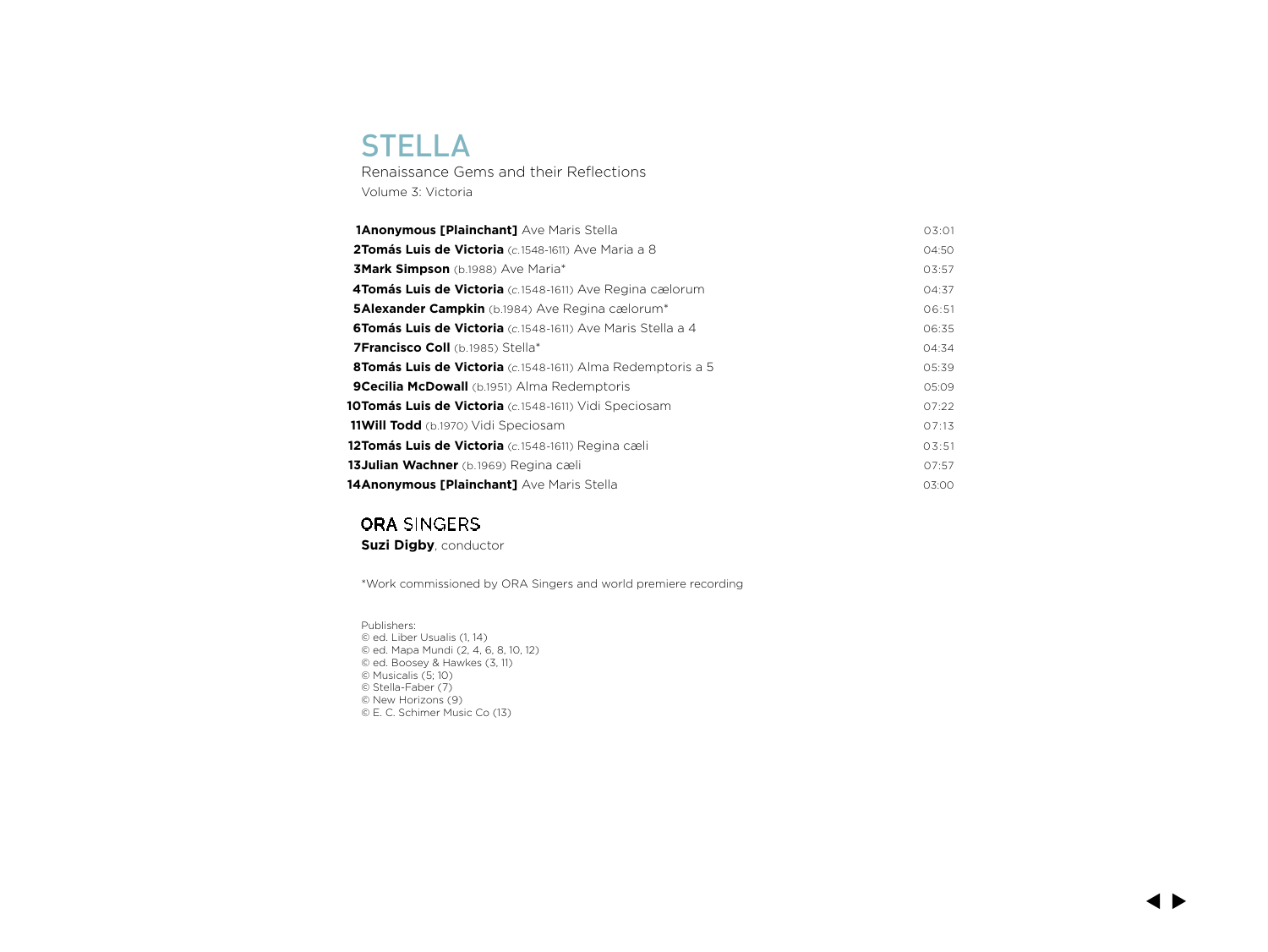# **ORA SINGERS**

|                                                   | Sopranos Zoe Brookshaw, Julie Cooper, Lucy Cox, Camilla Harris,<br>Emilia Morton, Emma Walshe                                              |
|---------------------------------------------------|--------------------------------------------------------------------------------------------------------------------------------------------|
|                                                   | Altos David Clegg, Hannah Cooke, Edward McMullan, Kim Porter                                                                               |
|                                                   | Tenors Jeremy Budd, Steven Harrold, Nicholas Madden, Nicholas Todd                                                                         |
|                                                   | Baritones   Basses Richard Bannan, Ben Davies, William Gaunt, Edmund Saddington                                                            |
|                                                   |                                                                                                                                            |
| Artistic Director Suzi Digby OBE<br>and Conductor |                                                                                                                                            |
| Chief Executive Matthew Beale                     |                                                                                                                                            |
| Artistic Advisor David Clegg                      |                                                                                                                                            |
|                                                   | Board of Trustees Paul Max Edlin, Michelle Castelletti, Rt Hon Patricia Hewitt (chair),<br>Annamaria Koerling, Lizzie Ridding, Mark Tatlow |

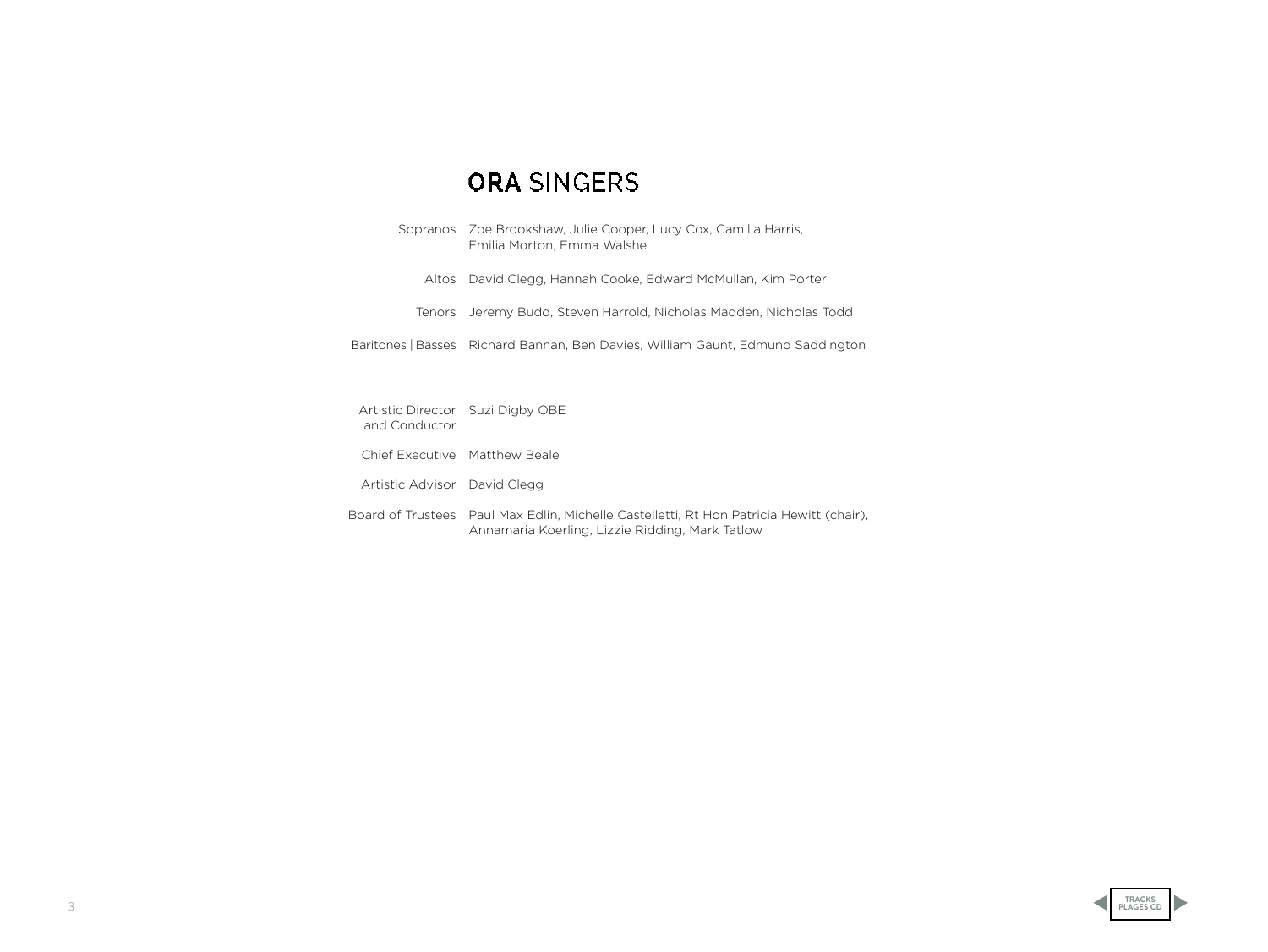Tomás Luis de Victoria spent a lifetime devoted to the church, as organist, composer, priest and scholar. His output is vast and dazzling, with several sacred texts, set multiple times. Peppered throughout his compositional career are numerous Marian devotions. We built this recording programme on these. It comprises a collection of compositions rich in imagery, presenting Mary in various lights. We open and close with simple plainchant, the Ave Maris Stella, which acts as a processional and recessional. At the centre of the recording is Victoria's setting of the same words, alongside a commission which gives the album its name, 'Stella'. Written by Victoria's fellow countryman, the Spanish 21st century composer, Francisco Coll, it breathes Spanish fire and flame alongside tenderness and beauty. We felt very privileged to give the first performance of this piece in a concert at LSO St Luke's, London, where we are resident.

This album is predominantly devoted to the music of Spain, but we include some music from outside its borders. While programming this tribute to Victoria, my artistic advisor David Clegg and I very much wanted to include his extended setting of Vidi Speciosam. As its companion, we chose Will Todd's contemporary version, a beautiful setting of the same Song of Song text. They make glorious bedfellows. Will's piece is one of two modern numbers included in this recording that had been composed before we programmed the album. The second is Cecilia McDowall's solo voice motet Alma Redemptoris. This clearly echoes various Renaissance settings of this text and is cleverly set with Cecilia's unique contemporary voice. To complete the album, we were thrilled to commission Alex Campkin and Mark Simpson, two well-known names on the UK compositional scene, to write 'reflections' for us. Perhaps the biggest challenge was to find a suitably grand ending to pair with Victoria's eight part Regina Caeli. Julian Wachner, composer and Director of Music at Trinity Wall Street in New York, answered our call and provided us with a stunning and exuberant response to Victoria's sumptuous multi-part writing. To him, and all our specially-commissioned composers for this album, I extend immense gratitude.

#### **SUZI DIGBY**

OBE Hon DMus *'Hail, star of the sea, bountiful Mother of God, And eternal Virgin, happy gateway to heaven'* - Ave Maris Stella

## STELL A

*Renaissance Gems and their Reflections: Victoria* 

If one of the threads woven through the tapestry of our recording is the incomparable polyphony composed by Tomás Luis de Victoria for feasts of the Virgin Mary, another is the way in which composers, in both the past and the present, find inspiration in the works of their predecessors. In this way, composers both living and long gone engage in a dialogue that enriches our understanding and enjoyment of the here and now and that breathes new life into music from the past.

Even the angelic salutation 'Ave' that opens both our recording and the ancient hymn to the Virgin from which it comes, engages in a dialogue with its own past. While we will probably never know whether the text of the much-loved strophic hymn *Ave Maris Stella* was composed by Venantius Fortunatus in the sixth century or Bernard of Clairvaux in the twelfth, it is intriguing to encounter a play on words in its second verse that sees the poet discovering humanity's archetypal mother, Eve, by the simple expedient of reversing the order of the letters of the archangel Gabriel's 'Ave'. Mary was the new Eve, just as St Paul had declared that Christ was the new Adam, and it was she who would reverse the curse of Eve by making the incarnation possible. This is the kind of anagram-asmedieval-theology that a priest-composer like Victoria would have found both delightful and wholly within the natural order.

Tomás Luis de Victoria (ca.1548-1611) is frequently ranked not only as the greatest Spanish composer of all time, but also as one of the finest composers of the High Renaissance. While there can be little doubt of the importance of spirituality to Victoria's life and work, perhaps a little too much has been made of his birth in Ávila. Seizing on that ancient walled city as the birthplace of St Teresa (1515-82) and St John of the Cross's brief sojourn there, commentators have perhaps been a little too eager in connecting Victoria to the phenomenon of Spanish mysticism. At the same time, the recently uncovered likelihood that Victoria sprang, like John of the Cross himself, from a family of conversos – Jews who were forced to convert to Christianity – remains largely unexamined. While little is known for certain of Victoria's childhood, it does seem likely that he would have sung as a cantorcico in the choir of Ávila cathedral. While it has recently been proven, on chronological grounds, that he could not have been educated by the Jesuits at Ávila's College of St Giles, we can nevertheless be quite sure that, as a teenager, he was sent to the Jesuit German College in Rome. Here in cosmopolitan Rome, the young Spanish transplant found fertile soil and within a few years he would be sending off his most recent creations to the most prestigious publishers of the age. In 1572, the Gardano press in Venice issued his first book, comprising six partbooks that contained (the symbolically significant number of) thirty-three motets for the church's year. It immediately established Victoria at the forefront of composers working in the Eternal City, and to crown this first collection, Victoria chose the Ave Maria. Placed last in his book, it is the only piece in the anthology scored for eight voices. In this way, Victoria was confidently demonstrating his up-to-date acquaintance with the works of such Roman composers as Giovanni Animuccia (ca.1500-1571) whose proto-polychoral style had recently seen the light in the Italian's 1570 book of laude. Perhaps even more of an influence was the Ave Maria composed by Victoria's elder Spanish contemporary Francisco Guerrero and published in Venice in the same year. It was also scored for eight voices, though its two choirs are not quite as separate or independent as Victoria's.

To be sung on the Feast of the Annunciation, the Ave Maria sets the angelic salutation from St Luke's Gospel together with the non-scriptural petition 'Holy Mary, Mother of God, pray for us sinners now and at the hour of our death' that originated in the early 16th century and that became popular with the Council of Trent's inclusion of the prayer in its Catechism of 1566. It is a sour irony that Victoria today is still better known through a popular, though decidedly inferior, four-voice setting of the Ave Maria that was composed not by the Spaniard at all, but by the much lesser known Jacob Handl Gallus (1550-1591). It is not the only work spuriously attributed to Victoria that continues to fool all but the most discerning singers and audiences.

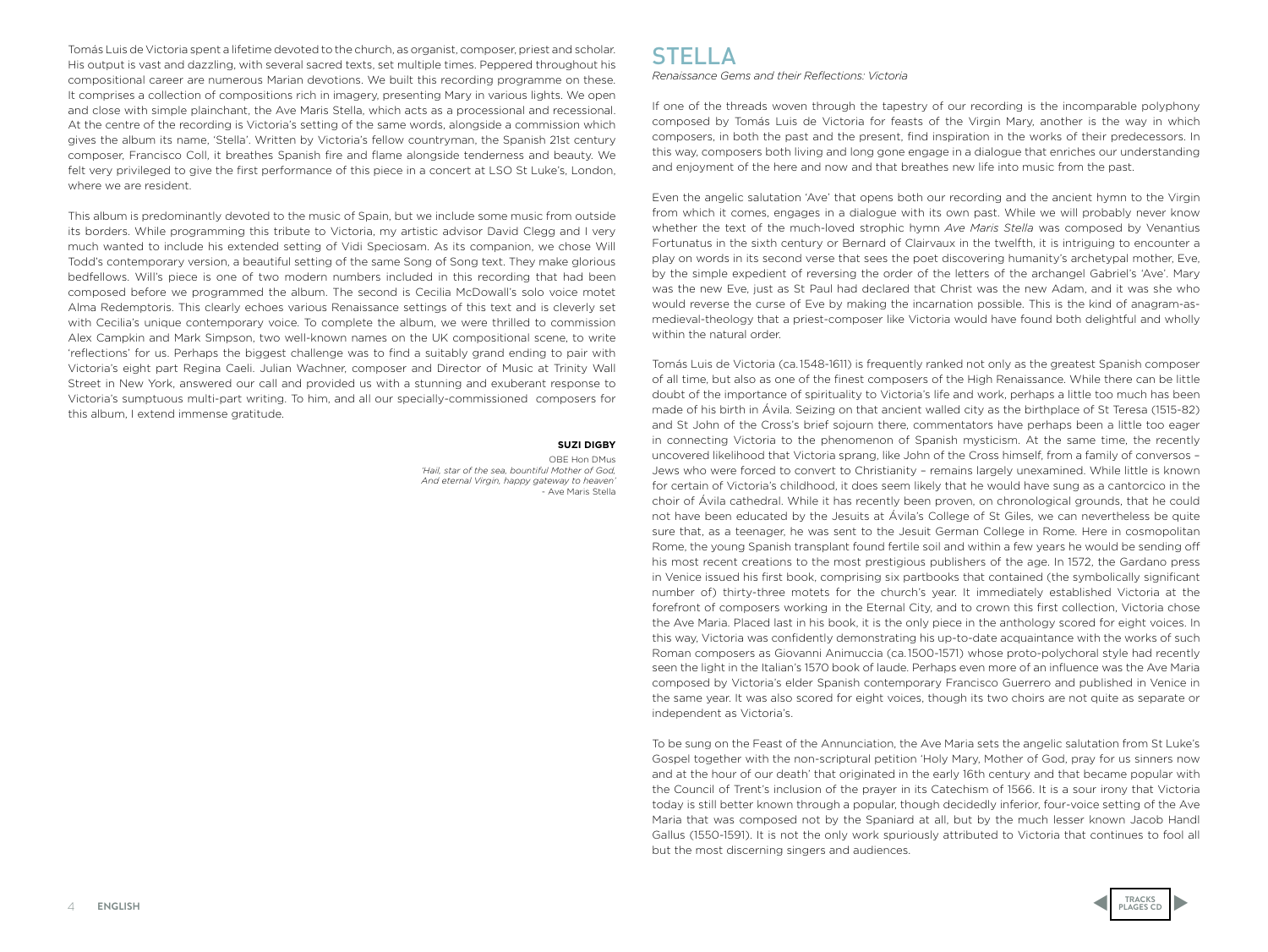Victoria's five-voice setting of the Marian antiphon *Ave Regina cælorum* also appeared in his maiden publication. Sung during the period that extends from the Feast of the Presentation (February 2) through to the Wednesday of Holy Week, and always at the end of Compline, the Ave Regina draws the liturgical day to a close by celebrating the Virgin as a favored intercessor. It was an antiphon to which Victoria would return a number of times, even basing an eight-voice mass on his fivevoice, six-voice, and eight-voice settings of the text. Its text falls into two clearly delineated sections, characterized by a litany of salutations that culminates with a bold command that recognises the Virgin's role as an intercessor: 'Go now, O lovely one, and plead for us with Christ'.

Today, Victoria is best known for his motets, masses, and Marian antiphons. Yet in his day, the music that is most likely to have been heard more frequently than these was the music he composed for the routine celebration of the divine office, and particularly for the service of Vespers. In this category, Victoria left us more than sixteen magnificats and more than thirty hymns, almost all of which call for alternatim performance in which verses of plainsong alternate with verses in polyphony and/or verses played by the organ or wind instruments. It is in this alternation that we hear, perhaps more obviously than anywhere else, the dialogue between well-known melodies from the distant past – in this case always from the Gregorian repertory – and an individual compositional voice.

The provision of alternate verses of a Gregorian hymn presents the composer with a challenge that differs decisively from the challenge faced in the composition of, say, a polyphonic motet or a polyphonic Marian antiphon. First, in the hymn, the chant is heard over and over again in its original form. Second, every alternate verse presents the composer with the opportunity to weave the chant into polyphonic textures that allow for subtle expression of the text.

Victoria's *Ave Maris Stella* was the first hymn that he published. Printed, like his first book, by the Gardano press (in 1576), this hymn provided polyphony for the even-numbered verses of the muchloved hymn that is heard in its plainsong form at the opening of our recording. Whereas Victoria scored his second and sixth verses for four voices, he reserves a special treatment for the central fourth verse (Monstra te esse – 'show thyself to be a mother') by removing the bass voice. And while it is the soprano voice that carries a free paraphrase of the memorable plainsong tune in verses two and four, it is the tenor to whom the melody is entrusted in the penultimate verse.

Victoria's five-voice setting of the Marian antiphon *Alma Redemptoris* mater, traditionally sung during the season of Advent until the Feast of the Purification, is another work from his first book and a further example of a text to which he would later return. In his Prioress's Prologue and Tale, Chaucer depicts a child learning the plainsong *Alma Redemptoris Mater* by heart and eventually singing it 'so loude that al the place gan to rynge'! Victoria, too, would have known the text by heart and in his musical setting he treats such familiar epithets as stella maria ('star of the sea') with special attention, never straying far from a reliance on the plainsong melody. At the words 'sumens illud 'ave' ('hearing that 'ave') from the second verse of the hymn *Ave Maris Stella*, Victoria effortlessly introduces the opening melodic phrase of the Gregorian hymn into his soprano line in a way that feels utterly right and natural.

From the same first book, comes Victoria's *Vidi Speciosam* for six voices. Unlike every other work by Victoria in our recording, this piece is a motet. Its text was intentionally selected by the composer and not predetermined by the requirements of the liturgy. In this case, Victoria turned to a book from the Old Testament whose rich imagery had been mined, from as early as the fourth century, for use in Marian devotion. The highly perfumed language of this book, the Song of Songs (or Song of Solomon), provoked ambivalence about its interpretation from the time – at the end of the first century AD – of its embrace by the scriptural canon. While Jewish exegetes during the Middle Ages and Renaissance explained the Song in terms of Israel's history, Christians saw it as an allegory of the relationship between Christ and His Church. For Sebastian Castellio (1515-1563), the Song was a 'lascivious, obscene poem in which Solomon had described his shameless love affairs'; in the seventeenth century William Whiston (1667-1752) claimed that Solomon composed the song

'when He was become Wicked and Foolish, and Lascivious, and Idolatrous'. The tension between various interpretations of this wonderful poem that began in the first century continues to our own day. For Ariel and Chana Bloch, at the waning of the twentieth century, the poem was about the 'sexual awakening of a young woman and her lover'. For Martin Luther, however, it was something else entirely: an 'encomium of the political order' in which Solomon thanked God for the gift of government.

While the development of the cult of the Virgin has its origin in the fourth century, it was not until the twelfth and later centuries that it really blossomed. And so often Marian doctrines, and even events in Mary's life, became linked in liturgical texts to passages from the Songs. By the late sixteenth century, excerpts from the Song of Songs permeated liturgical texts associated with Marian feasts, and the sensuous imagery of these texts found a particular resonance in the humanistic ambience of the High Renaissance. Artists of all kinds, and especially composers, found inspiration for some of their finest creations in texts borrowed from the Song.

'Lily of the valleys' was just one of the many epithets drawn from the Song of Songs that became associated with the Virgin Mary. The passage in which it appears had been closely associated with the Feast of the Assumption from at least as early as the fourteenth century. With its cascading melodic lines, Victoria's *Vidi Speciosam* breathes generous life into the splendidly evocative language of this most contested of biblical passages: 'I saw the spirit rising like a dove above the streams of water: it was clothed in fragrance of exceeding beauty, just as the days of spring are adorned with roses in flower and the lilies of the valley…'

It was in his second book, the Liber primus qui missas (Venice: Gardano, 1576) that Victoria unveiled his mastery of a truly polychoral idiom. While no fewer than six works in this book are scored for eight voices, the *Regina cæli* shows us a composer venturing into new territory as he brings two unequal choirs into a dialogue that, as in all three triple-time exclamations, moves in rapid-fire block chords and that elsewhere, and especially in the opening bars, develops a fully-fleshed eight-part texture characteristic of imitative polyphony.

Our programme begins where it ends, with the plainsong hymn *Ave Maris Stella*. Yet it is in the inspiration that Victoria's works offer contemporary composers that we find the fascinating contours of a continuing dialogue between old and new, between innovation and contemplation.

> **Michael Noone** Boston College, 2021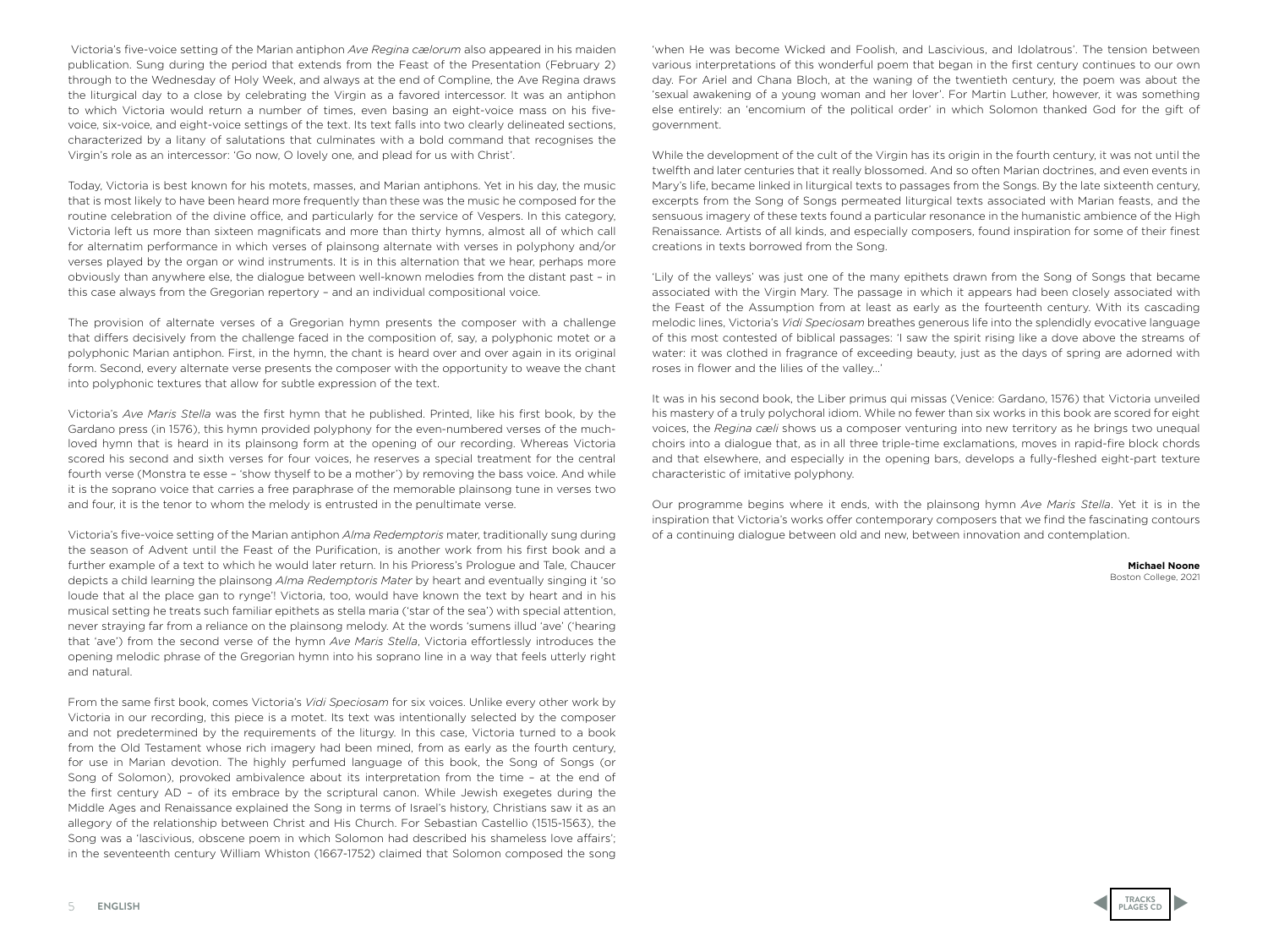## **NOTES FROM THE COMMISSIONED COMPOSERS**

#### **Mark Simpson** (b. 1988) *Ave Maria*

I was struck by the way he was able to inspire spirituality and reverence through his music – I sought to emulate this in my response. The piece is in four sections. The first section oscillates between a gentle C-sharp minor / F-sharp major harmony that instills a sense of devotion in the line 'Ave Maria, gratia plena' ('Hail Mary, full of grace'). The second section, beginning 'Sancta Maria, Mater Dei' ('Holy Mary, Mother of God'), is lighter in touch – I wanted to find something that represented a more joyful expression of the 'Sancta Maria' line in a D Major harmony with lilting cross-rhythms between the voices. The third section beginning 'Ora pro nobis peccatoribus' ('pray for us sinners') moves to a more desperate plea for forgiveness. The fourth final section ends with voices whispering ('Ora pro nobis') underneath two distant soprano and tenor Solos.

The piece is dedicated to my friends Víkingur Ólafsson and Halla Magnúsdóttir on the occasion of their wedding, July 2016.

#### **Alexander Campkin** (b. 1984) *Ave Regina cælorum*

*Ave Regina cælorum* by sixteenth-century Spanish composer Victoria was the starting point and inspiration for my composition which sets the same Latin text. My piece starts on a quiet, mysterious and low note in the basses. This is a very low G, which gradually ascends one note at a time for the first half of the piece. The slow, ascending scale is uninterrupted as it crosses through every voice part and as other musical figures overlap and dance and swirl around it in imitation.

The sopranos arrive at a loud climax on a G three octaves higher than the beginning, on the text 'Gaude gloriosa' (Glorious Virgin, joy to thee). This note slowly descends back through each voice to the starting note in the basses, as the music slows and the surrounding musical figures unwind.

#### **Francisco Coll** (b. 1985) *Stella*

*Stella* was commissioned by Stephen Fry for Suzi Digby OBE and the singers of ORA. This fiveminute piece is a reflection on Tomás Luis de Victoria's Ave Maris Stella. Victoria has been always a model for me as a composer. I especially admire his music's textural clarity, the luminosity of its harmony, and the personal expression of its melodic lines. This is not the first time my music has been directly related to Victoria; in 2013, I quoted the Requiem in the fourth movement of my symphonic work Mural.

This commission has been generously supported by Stephen Fry.

#### **Julian Wachner** (b. 1969) *Regina cæli*

*Regina cæli* a 8 was commissioned by ORA to be a companion work to Victoria's own eight-part setting of the same text. Having myself, earlier in my career, already set this Marian Antiphon as an extended choral-orchestral suite following the form of Mozart's version, I intentionally had to reject the memory of that more youthful work and its catchy tunes in order to create something new and fresh for ORA, and the incredible singing artists who comprise their roster. As the text is short, I decided not to paint the text literally, but rather to use the sounds of the text to create an atmosphere of the heavenly host. Victoria's motet setting makes particular use of high voices, and in emulating his vocal orchestration, this compositional direction seemed right. I also set out to compose a virtuoso work that could serve as a good opener, or closer of a show or liturgical event.

The work is set in six large sections, the first two of which are connected and repeat, much in the manner of an 'A' section of a Bach chorale. In this opening invocation, the music is minimalistic and murmuring with a wide range of dynamic contrasts. It's like the churning of angelic goo, from which great exclamations of joy occasionally emerge. The next section winks to the Victoria setting by placing Victoria's own music in one of the vocal lines as a cantus firmus against which strict 'stile antico' renaissance-like imitative polyphony is placed. The score then engages the singers in a bit of aleatoric fun, where, particularly in the very last section, the high voices take on the role of the ancient catholic 'angelus,' ringing out peals of joy in an imitation of change-ringing bells. The aleatoric, or improvisatory sections frame a very human utterance of 'ora pro nobis' as the piece's energetic music briefly rests as the words plead for intercession. The work ends in a triumphant D major, but fades out in a return to the heavenly swirl of chattering angels and archangels.

This commission has been generously supported by Barbara & John Vogelstein and Tamar and Dov Kahane.

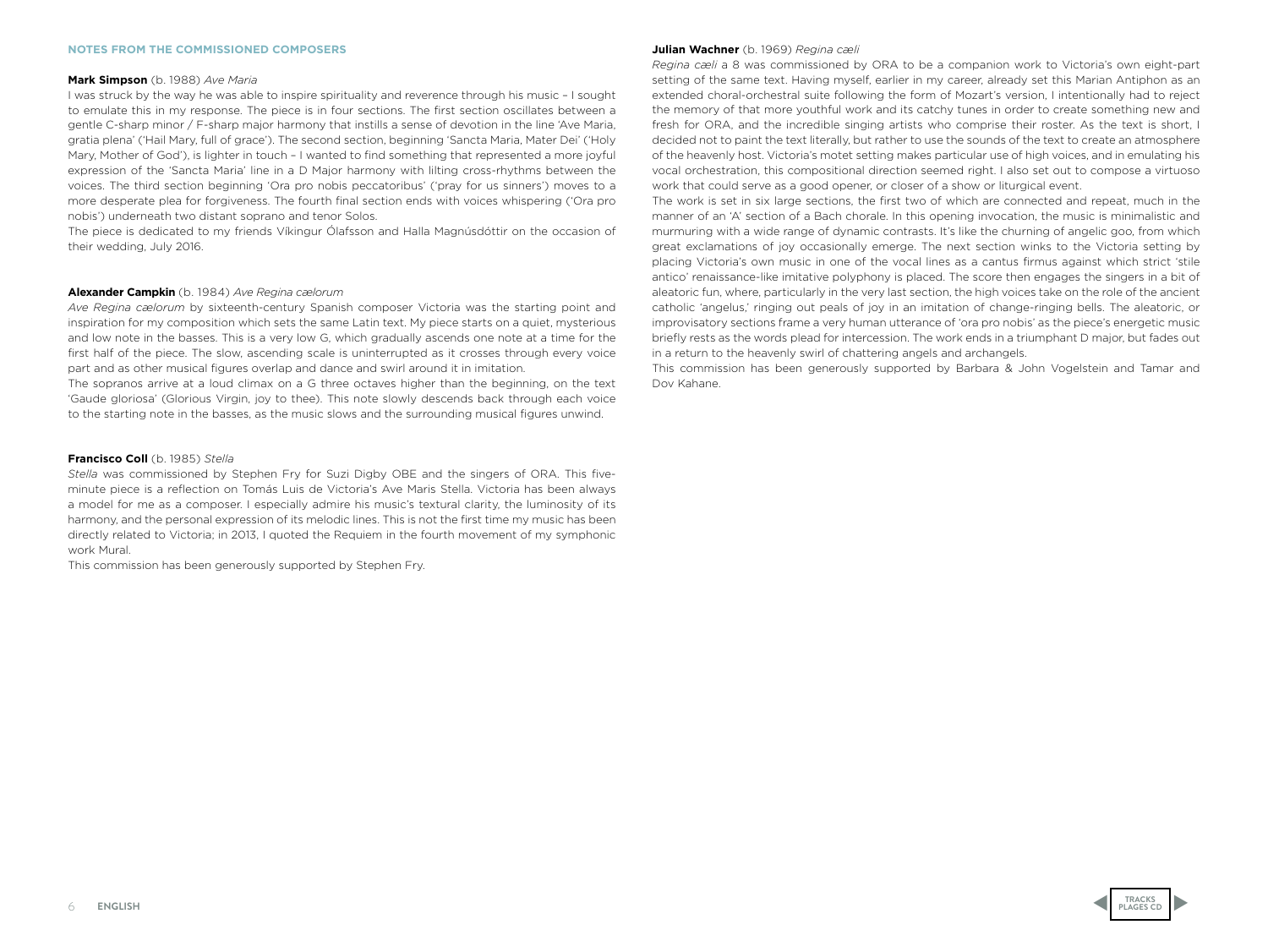Tomás Luis de Victoria a consacré sa vie à l'Église, que ce soit comme organiste, compositeur, prêtre ou érudit. La liste de ses œuvres est aussi vaste qu'éblouissante. Il n'a pas hésité à mettre plusieurs fois en musique certains textes sacrés et sa carrière est ainsi parsemée de nombreuses dévotions mariales. C'est sur cette base que nous avons construit le présent programme. Il comprend un choix de compositions riches en images révélant Marie sous différents aspects. Nous commençons et terminons avec un plain-chant simple, l'*Ave Maris Stella*, hymne chanté lors de processions ainsi que pour accompagner la sortie de l'église. Au cœur de l'enregistrement se trouve la mise en musique de ces mêmes paroles par Victoria, ainsi qu'une commande qui donne son nom à l'album : *Stella*. Écrite par un compatriote de Victoria, le compositeur espagnol du XXIe siècle Francisco Coll, cette œuvre exhale le feu et la flamme hispaniques, ainsi que la tendresse et la beauté. Nous avons eu le privilège de la créer lors d'un concert au LSO St Luke's, à Londres, dans le cadre de notre résidence.

Cet album est principalement consacré à la musique d'Espagne, mais nous y incluons quelques morceaux nés hors de ses frontières. En programmant cet hommage à Victoria, mon conseiller artistique David Clegg et moi-même souhaitions vivement inclure sa magistrale mise en musique de *Vidi Speciosam*. Pour l'accompagner, nous avons choisi la version contemporaine de Will Todd, magnifique mise en musique du même texte tiré du *Cantique des cantiques*. Ces deux pièces font bon ménage. Celle de Will est l'une des deux œuvres modernes de cet enregistrement à avoir été composées avant la programmation de ce disque. La seconde est le motet pour voix solo *Alma Redemptoris* de Cecilia McDowall. Ce motet fait écho à diverses adaptations de ce texte à la Renaissance, et il est très habilement mis en valeur par la voix unique – et résolument contemporaine – de Cecilia. Pour compléter l'album, nous avons été ravis de demander à Alex Campkin et Mark Simpson, deux compositeurs bien connus de la scène britannique d'aujourd'hui, de nous composer des 'réflexions'. Le plus grand défi a sans doute été de trouver une fin suffisamment grandiose pour accompagner le *Regina Cæli* à huit voix de Victoria. Julian Wachner, compositeur et directeur musical du Trinity Wall Street à New York, a répondu à notre appel et nous a offert une réponse étonnante et exubérante à la somptueuse écriture polyphonique de Victoria. Au nom d'ORA Singers, je lui adresse ainsi qu'à tous les compositeurs contemporains impliqués dans cet enregistrement notre immense gratitude.

#### **SUZI DIGBY**

OBE Hon DMus *"Je vous salue, étoile de la mer, très sainte mère de Dieu, et vierge éternelle, bienheureuse porte du paradis" Ave Maris Stella*

## STELL A

*Les joyaux de la Renaissance et leurs reflets contemporains : Victoria*

L'un des fils tissés dans la trame de notre enregistrement est celui de l'incomparable polyphonie composée par Tomás Luis de Victoria pour les fêtes mariales ; un autre est la manière dont les compositeurs, tant du passé que du présent, trouvent leur inspiration dans les œuvres de leurs prédécesseurs. Les compositeurs vivants et disparus s'engagent dans un dialogue, qui non seulement enrichit notre compréhension et notre appréciation de l'ici et maintenant, mais qui insuffle aussi une nouvelle vie à la musique du passé.

La salutation angélique "Ave", qui se trouve à la fois en ouverture de notre enregistrement et de l'hymne ancestral à la Vierge, établit elle aussi un dialogue avec son propre passé. Nous ne saurons probablement jamais si le texte de l'hymne strophique tant prisé *Ave Maris Stella* a été écrit par Venance Fortunat au VIe siècle ou par Bernard de Clairvaux au XIIe ; quoi qu'il en soit, il est tout à fait fascinant d'y découvrir une anagramme dans la deuxième strophe, dans laquelle le poète, par le simple fait d'inverser l'ordre des lettres de l'Ave prononcé par l'archange Gabriel fait apparaître la mère archétypale de l'humanité. Marie est la nouvelle Ève (evA), comme saint Paul avait dit du Christ qu'il était le nouvel Adam, et c'est elle qui retourne le nom et le destin d'Ève en rendant possible l'incarnation. Le prêtre-compositeur Victoria devait trouver cette anagramme créée dans une perspective de théologie médiévale à la fois plaisante et tout à fait dans l'ordre naturel des choses.

Tomás Luis de Victoria (vers 1548-1611) est souvent considéré comme le plus grand compositeur espagnol de tous les temps, mais aussi comme l'un des compositeurs les plus brillants de la Haute Renaissance. Si l'ascendance de la spiritualité dans la vie et l'œuvre de Victoria ne fait aucun doute, on a sans doute accordé une importance abusive à son lieu de naissance, Ávila. En se saisissant de l'argument que cette ancienne cité fortifiée fut la ville natale de sainte Thérèse (1515-1582) et celle d'un bref séjour de saint Jean de la Croix, les commentateurs se sont peut-être trop empressés d'associer Victoria au courant du mysticisme espagnol. Dans le même temps, la probabilité récemment mise au jour que Victoria soit issu, comme Jean de la Croix, d'une famille de *conversos* – juifs contraints de se convertir au christianisme – reste largement ignorée. On sait relativement peu de choses sur l'enfance de Victoria, mais il est très probable qu'il ait été chantre dans le chœur de la cathédrale d'Ávila.

S'il a été prouvé récemment que, pour des raisons chronologiques, il n'a pas pu suivre l'enseignement des jésuites au collège Saint-Gilles d'Ávila, nous sommes en revanche certains qu'il fut envoyé, adolescent, au collège jésuite allemand de Rome. Dans cette Rome cosmopolite, le jeune expatrié espagnol trouve un terreau fertile et, au terme de quelques années, il envoie ses compositions aux éditeurs les plus prestigieux de l'époque. En 1572, les éditions musicales Gardano de Venise publient son premier recueil de six cahiers, comprenant (le nombre symbolique de) trente-trois motets pour l'année ecclésiastique. Cette publication assoit immédiatement Victoria au premier rang des compositeurs en exercice dans la Ville éternelle. Pour parachever ce premier recueil, il choisit de placer en ultime position l'*Ave Maria*, la seule pièce de l'anthologie écrite pour huit voix. Victoria démontre ainsi avec assurance que les œuvres de compositeurs romains lui sont familières, à l'exemple de celles de Giovanni Animuccia (vers 1500-1571), dont le style proto-polychoral est révélé en 1570 dans son livre de *laudes*. L'*Ave Maria* composé par Francisco Guerrero, un contemporain espagnol plus âgé que Victoria, est publié à Venise la même année et l'a sans doute influencé encore davantage : il est également écrit pour huit voix, mais ses deux chœurs ne sont ni aussi indépendants, ni aussi séparés que ceux de Victoria.

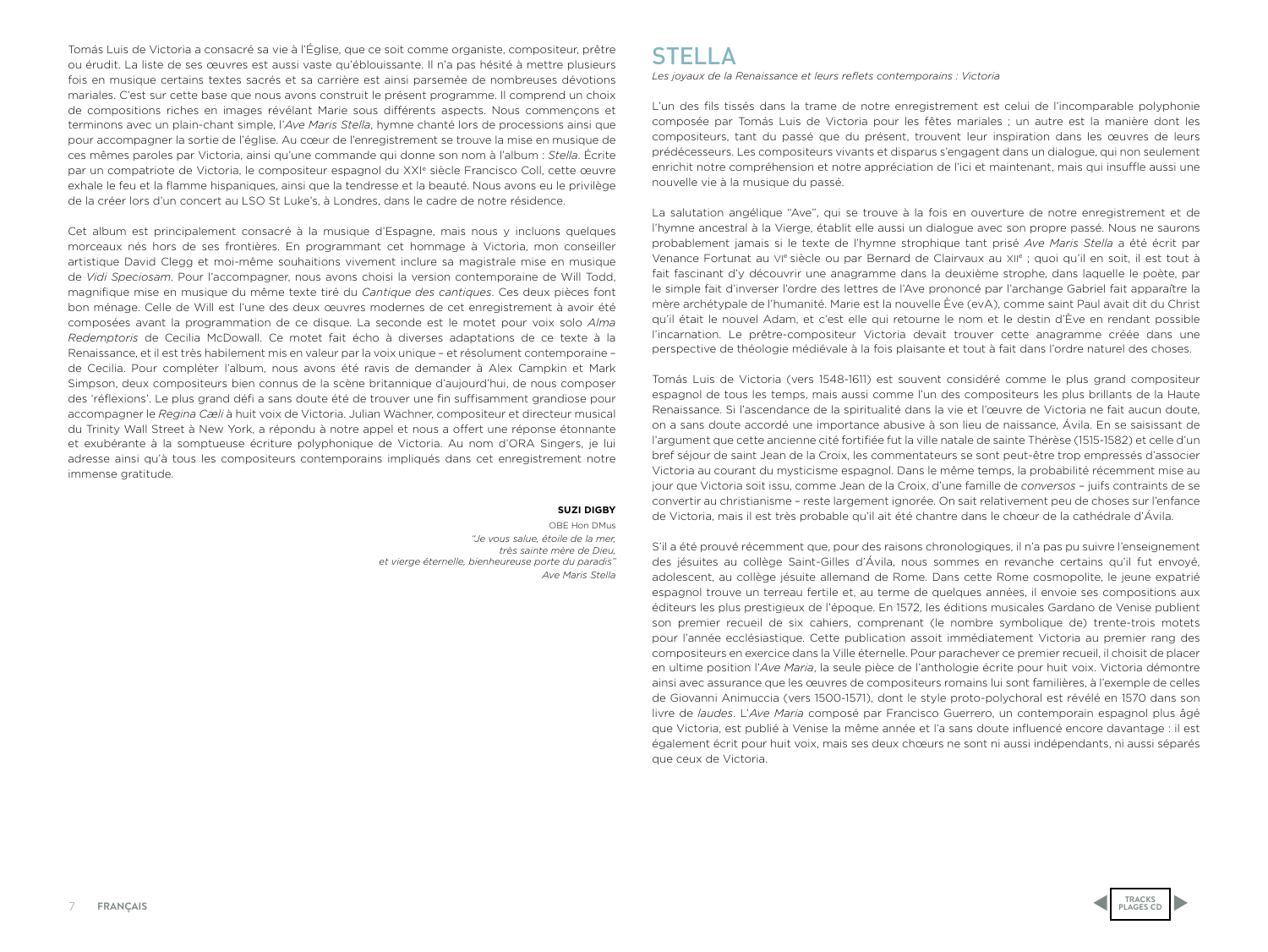Chanté à l'occasion de la fête de l'Annonciation, l'*Ave Maria* associe le salut de l'ange de l'Évangile selon saint Luc à la demande non scripturaire "sainte Marie, mère de Dieu, priez pour nous, pauvres pécheurs, maintenant et à l'heure de notre mort", dont l'origine remonte au début du XVIe siècle ; cette prière s'est répandue lorsque le Concile de Trente l'a incluse dans son catéchisme de 1566. L'ironie du sort veut que Victoria soit aujourd'hui plus célèbre pour une version populaire à quatre voix de l'*Ave Maria* – de bien moindre qualité – qui n'a pas été composée par lui, mais par Jacob Handl Gallus (1550-1591), nettement moins connu. Ce n'est pas la seule œuvre faussement attribuée au compositeur espagnol à continuer de tromper chanteurs et publics, hormis peut-être les plus avertis.

La mise en musique à cinq voix de l'antienne mariale *Ave Regina cælorum* de Victoria est également parue dans son premier recueil. Chantée pendant la période couvrant la fête de la Présentation de Jésus au Temple (le 2 février) jusqu'au mercredi de la Semaine sainte, et toujours à la fin des complies, l'*Ave Regina* clôt la journée liturgique en célébrant la Vierge comme intercesseur privilégié. C'est une antienne à laquelle Victoria reviendra à plusieurs reprises, allant jusqu'à bâtir une messe à huit voix sur ses mises en musique pour cinq, six et huit voix. Le texte se divise en deux sections distinctes et se caractérise par une litanie de salutations, qui culmine en une demande audacieuse attribuant à la Vierge le rôle d'intercesseur : "Adieu, ô splendeur radieuse, implore le Christ pour nous".

Aujourd'hui Victoria est surtout connu pour ses motets, ses messes et ses antiennes mariales. Or, à son époque, il est très probable que la musique la plus fréquemment entendue était celle qu'il composait pour la célébration quotidienne de l'office divin, et en particulier pour les vêpres. Victoria nous a laissé plus de seize *Magnificat* et plus de trente hymnes composés pour ces circonstances ; dans presque tous, les versets sont interprétés *alternatim*, c'est-à-dire alternativement en plainchant et en polyphonie ou avec des versets joués par l'orgue ou des instruments à vent. C'est dans cette alternance que nous entendons peut-être le plus clairement le dialogue entre des mélodies connues d'un passé lointain – toujours issues du répertoire grégorien – et l'expression d'une composition personnelle.

Pour le compositeur, la disposition d'un hymne grégorien en versets alternés est un défi de toute autre nature que la composition, par exemple, d'un motet ou d'une antienne mariale polyphoniques : premièrement, dans un hymne, le chant est entendu et réentendu dans sa forme originale. Deuxièmement, chaque verset en alternance offre au compositeur l'opportunité de tisser ce chant dans des textures polyphoniques qui permettent de commenter le texte avec finesse.

L'*Ave Maris Stella* de Victoria est le premier hymne qu'il fit publier. Imprimé en 1576 par les éditions Gardano, comme son premier livre, c'est une composition polyphonique des versets pairs du texte que l'on peut entendre dans sa forme en plain-chant au début de notre enregistrement. Alors que Victoria écrit le deuxième et sixième versets pour quatre voix, il réserve un traitement particulier au quatrième, le verset central "Monstra te esse matrem" ("montre toujours que tu es mère"), en occultant la voix de basse. Dans les versets deux et quatre, ce sont les sopranos qui chantent une paraphrase libre de l'air de plain-chant, tandis que la mélodie dans l'avant-dernier verset est confiée aux ténors.

La mise en musique pour cinq voix de l'antienne mariale *Alma Redemptoris Mater*, traditionnellement chantée pendant la période de l'Avent et jusqu'à la fête de la Purification, fait aussi partie des œuvres de son premier livre et nous fournit un autre exemple de texte auquel il reviendra ultérieurement. Dans *Le Conte de la Prieure*, Chaucer dépeint un enfant apprenant par cœur l'hymne en plain-chant *Alma redemptoris mater* et qui finit par le chanter "si hautement que tout le lieu en résonna". Victoria connaissait aussi sûrement le texte par cœur et, dans son traitement musical, il manie l'épithète familière de "stella maris" ("étoile de la mer") avec une attention particulière, sans jamais s'éloigner de la mélodie du plain-chant. Aux mots "sumens illud ave" ("accueille ce salut") du deuxième verset de l'hymne, Victoria intègre la phrase mélodique d'ouverture de l'hymne grégorien à la ligne de soprano, d'une manière qui paraît tout à fait juste et naturelle.

Toujours issu de ce premier livre de Victoria, *Vidi Speciosam* est composé pour six voix. À la différence de ses autres œuvres figurant dans notre enregistrement, celle-ci est un motet. Le compositeur a choisi le texte intentionnellement et non parce qu'il s'imposait par les exigences de la liturgie. Il a puisé ici dans un livre de l'Ancien Testament, dont la riche imagerie a été exploitée dès le quatrième siècle pour la dévotion mariale. Le très suave langage du Cantique des Cantiques (ou Cantique de Salomon) a suscité des discordes quant à son interprétation dès le moment où il fut intégré au canon scripturaire, à la fin du premier siècle de notre ère. Alors que les exégètes juifs du Moyen Âge et de la Renaissance replaçaient le Cantique dans le contexte de l'histoire d'Israël, les chrétiens y voyaient une allégorie du rapport entre le Christ et son Église. Pour Sébastien Castellio (1515-1563), le Cantique était un "poème lascif et obscène dans lequel Salomon décrivit ses amours éhontées" ; William Whiston (1667-1752) affirmait quant à lui que Salomon avait composé le Cantique "lorsqu'il était devenu méchant et fou, lascif et idolâtre". Les tensions entre les diverses interprétations de ce merveilleux poème se poursuivent jusqu'à nos jours. Pour Ariel et Chana Bloch, au déclin du vingtième siècle, le poème traite de "l'éveil sexuel d'une jeune femme et de son amant". Pour Martin Luther, il s'agissait de tout autre chose : d'une "louange à l'ordre politique", dans laquelle Salomon remercie Dieu pour le don de l'autorité séculière.

Si le culte de la Vierge commence à se développer au IVe siècle, ce n'est qu'à partir du XIIe qu'il connaît un véritable essor. C'est ainsi que les doctrines mariales, et même les événements de la vie de Marie, sont souvent liés dans les textes liturgiques à des passages du Cantique. À la fin du XVI<sup>e</sup> siècle, les textes liturgiques associés aux fêtes mariales sont pénétrés d'extraits du Cantique des Cantiques, et l'imagerie sensuelle de ces textes trouve une résonance particulière dans l'atmosphère humaniste de la Haute Renaissance. Nombre d'artistes en tout genre, en particulier des compositeurs, y ont trouvé l'inspiration pour certaines de leurs plus belles créations.

"Lys des vallées" est l'une de ces nombreuses épithètes tirées du Cantique et associées depuis lors à la Vierge Marie. À partir du XIVe siècle, si ce n'est avant, le passage dans lequel le lys apparaît est étroitement lié à la fête de l'Assomption. Le *Vidi Speciosam* de Victoria insuffle avec ses lignes mélodiques en cascade une vitalité généreuse au langage magnifiquement évocateur de ce passage biblique des plus contestés : "Je l'ai vue, belle, comme une colombe, s'élever au-dessus du cours des eaux ; et son parfum était inestimable, ô combien, sur ses vêtements, et comme un jour de printemps, l'entouraient des floraisons de roses et des lys des vallées".

C'est dans son deuxième livre, le *Liber primus qui missas* (Venise, Gardano, 1576), que Victoria montre sa maîtrise d'un idiome véritablement polychoral. Alors que six œuvres de ce recueil sont écrites pour huit voix, le *Regina cæli* se démarque en ce qu'il révèle un compositeur qui ose s'aventurer en terrain inconnu : il engage deux chœurs inégaux dans un dialogue qui, à l'image des trois exclamations à trois temps, se déroule en salves d'accords placés sous chaque note de la mélodie et qui, ailleurs, surtout dans les premières mesures, tisse une texture corpulente à huit voix, caractéristique de la polyphonie imitative.

Notre programme commence comme il se termine, avec l'hymne en plain-chant *Ave Maris Stella*. C'est dans l'inspiration que les œuvres de Victoria insufflent aux compositeurs contemporains que l'on voit se dessiner les contours fascinants d'un dialogue permanent entre ancien et nouveau, entre innovation et contemplation.

> **Michael Noone** Boston College, 2021 *Traduction : Martine Sgard*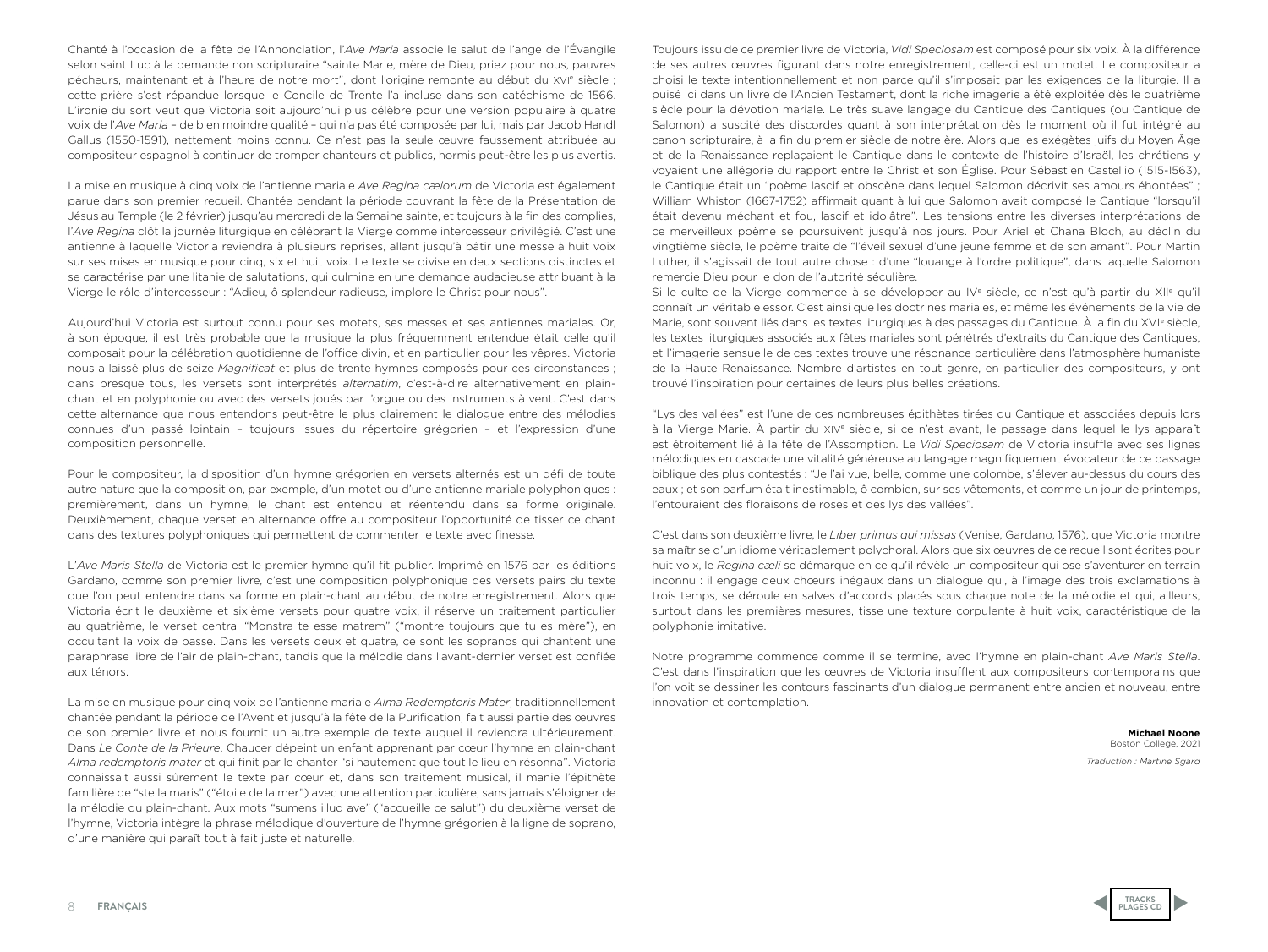#### **NOTES DES COMPOSITEURS**

#### **Mark Simpson** (né en 1988) *Ave Maria*

J'ai été frappé par la manière dont [Victoria] parvenait à faire naître spiritualité et révérence par sa musique – j'ai cherché à y faire écho dans ma réponse. La pièce est composée en quatre parties. La première section oscille dans une douce harmonie en *do* dièse mineur et *fa* dièse majeur*,* qui insuffle un sentiment de dévotion dans l'*Ave Maria, gratia plena* ("Je vous salue Marie, pleine de grâce"). La deuxième, qui commence par *Sancta Maria, Mater Dei* ("sainte Marie, mère de Dieu"), est d'atmosphère plus légère – je voulais trouver quelque chose qui rende une expression plus joyeuse du *Sancta Maria* –, dans une harmonie en *ré* majeur avec des rythmes croisés et chaloupés entre les différentes voix. La troisième, entonnée par *Ora pro nobis peccatoribus* ("Priez pour nous, pauvres pécheurs"), évolue vers un appel au pardon plus désespéré. La quatrième et dernière partie se conclut par des voix murmurant un *Ora pro nobis* sous-tendant deux lointaines voix solistes – soprano et ténor.

Cette composition est dédiée à mes amis Víkingur Ólafsson et Halla Magnúsdóttir à l'occasion de leur mariage en juillet 2016.

#### **Alexander Campkin** (né en 1984) *Ave Regina cælorum*

J'ai choisi comme point de départ et source d'inspiration de ma composition l'*Ave Regina cælorum* de Victoria, qui adapte le texte latin du même nom. La pièce débute sur une note calme, mystérieuse et grave dans les basses. À partir de ce *sol* très grave, la voix monte progressivement, note par note, pendant la première moitié du morceau. Cette gamme lentement ascendante ne s'interrompt pas en traversant chaque partie vocale, ni lorsque d'autres figures musicales s'y superposent, dansent et tournoient autour d'elle en imitation.

Les voix de soprano arrivent à un point culminant en *sol forte* placé trois octaves au-dessus de la note liminaire, sur le texte "Gaude gloriosa" (Réjouis toi, Vierge glorieuse). Cette note redescend lentement à travers chaque voix jusqu'à la note de départ dans les basses, tandis que la musique ralentit et que les figures musicales environnantes s'apaisent.

#### **Francisco Coll** (né en 1985) *Stella*

*Stella* a été commandité par Stephen Fry pour Suzi Digby et les ORA Singers. Cette pièce de cinq minutes est une réflexion sur l'*Ave Maris Stella* de Tomás Luis de Victoria. Victoria a toujours été un modèle pour le compositeur que je suis. J'admire particulièrement la clarté de sa structure musicale, la luminosité de son harmonie et l'expression très personnelle de ses lignes mélodiques. Ce n'est pas la première fois que ma musique est directement liée à Victoria : j'ai cité son *Requiem* en 2013 dans le quatrième mouvement de mon œuvre symphonique *Mural*.

Cette commande a été généreusement soutenue par Stephen Fry.

#### **Julian Wachner** (né 1969) *Regina cæli*

*Regina cæli a 8* est une commande d'ORA pour seconder la pièce chorale que Victoria a composée pour huit voix sur le même texte. Ayant déjà – plus tôt dans ma carrière – mis en musique cette antienne mariale sous la forme d'une vaste suite chorale et orchestrale d'après la version de Mozart, il m'a fallu effacer le souvenir de cette œuvre de jeunesse et de ses airs entraînants, afin de créer quelque chose de nouveau et de frais pour ORA et les formidables artistes chanteurs qui composent ses rangs. Comme le texte est court, j'ai décidé de ne pas le restituer littéralement mais d'utiliser ses sonorités pour créer l'atmosphère de l'armée des cieux. La structure du motet de Victoria s'appuie essentiellement sur les voix hautes, et en imitant son orchestration vocale, ce parti de composition m'a semblé juste. J'ai en outre cherché à composer une œuvre virtuose pouvant servir d'ouverture ou de clôture à un spectacle ou à un événement liturgique.

L'œuvre s'articule en six grandes parties, dont les deux premières sont liées et se répètent à la manière de la première section d'un choral de Bach. Dans l'invocation d'ouverture, la musique est minimaliste et murmurante, avec un vaste éventail de contrastes dynamiques. Cela fait penser au brassage d'une crème angélique d'où émergeraient de temps à autre de grandes exclamations de joie. La section suivante est un clin d'œil à la structure musicale de Victoria, en ce qu'elle place sa composition comme *cantus firmus* à l'une des lignes vocales, face à laquelle est introduite une polyphonie imitative *stile antico* renaissance. La partition entraîne ensuite les chanteurs dans une sorte de jeu aléatoire, où, en particulier dans la toute dernière section, les voix aiguës jouent le rôle de l'*angelus* catholique traditionnel, en faisant entendre des cris de jubilation semblables à des cloches retentissant comme une sonnerie à permutation. Les parties aléatoires ou improvisées encadrent l'énonciation très humaine de "ora pro nobis" : la musique pleine d'énergie s'interrompt brièvement lorsque les mots demandent à intervenir. L'œuvre s'achève sur un *ré* majeur triomphant, mais s'éteint dans un retour au babil céleste virevoltant des anges et archanges.

La commande de cette œuvre a été généreusement soutenue par Barbara et John Vogelstein ainsi que par Tamar et Dov Kahane.

*Traduction : Martine Sgard*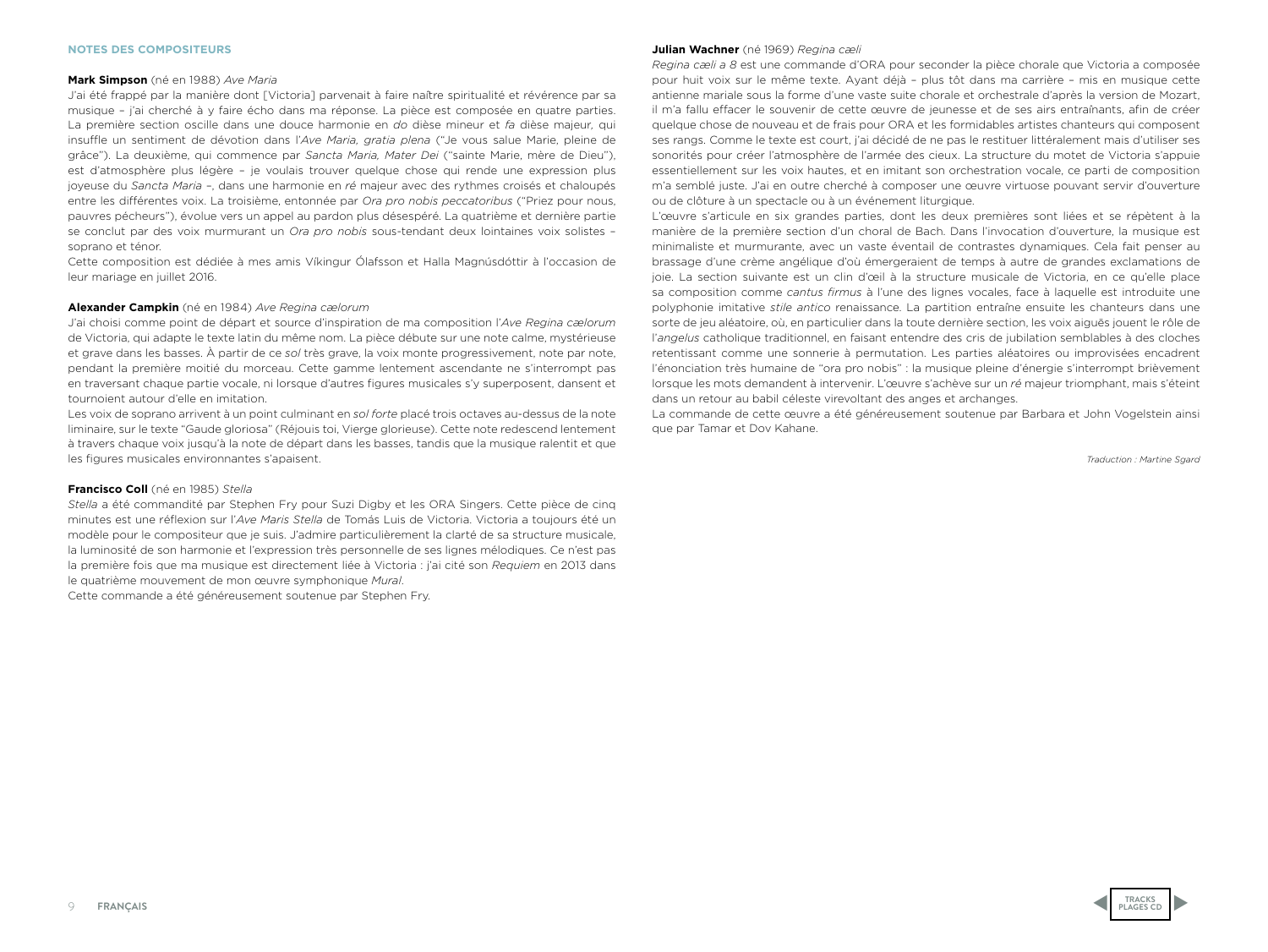## **1. PLAINCHANT**

**Ave Maris Stella**

Ave Maris Stella, Dei Mater alma, Atque semper Virgo, Felix cæli porta. Sumens illud Ave Gabrielis ore, Funda nos in pace, Mutans Hevæ nomen. Solve vincla reis, Profer lumen cæcis: Mala nostra pelle, Bona cuncta posce. Monstra te esse matrem: Sumat per te preces, Qui pro nobis natus, Tulit esse tuus.

Virgo singularis, Inter omnes mitis, Nos culpis solutos, Mites fac et castos. Vitam præsta puram, Iter para tutum: Ut videntes Jesum, Semper collætemur. Sit laus Deo Patri, Summo Christo decus, Spiritui Sancto, Tribus honor unus. Amen.

### **2. TOMÁS LUIS DE VICTORIA Ave Maria a 8**

Ave Maria, gratia plena, Dominus tecum: Benedicta tu in mulieribus, Et benedictus fructus ventris tui, Iesus. Sancta Maria, Regina cæli, Dulcis et pia, O Mater Dei, Ora pro nobis peccatoribus, Ut cum electis te videamus.

#### **3. MARK SIMPSON Ave Maria**  Text as Track 2

#### **4. TOMÁS LUIS DE VICTORIA Ave Regina cælorum**  Ave Regina cælorum, Ave Domina Angelorum: Salve radix sancta, Ex qua mundo lux est orta.

#### **PLAINCHANT Ave Maris Stella**

Hail, O Star of the ocean, God's own Mother blest, Ever sinless Virgin, Gate of heav'nly rest. Taking that sweet Ave, Which from Gabriel came, Peace confirm within us, Changing Eve's name. Break the sinners' fetters, Make our blindness day, Chase all evils from us, For all blessings pray. Show thyself a Mother, May the Word divine, Born for us thine Infant, Hear our prayers through thine.

#### Virgin all excelling, Mildest of the mild, Free from quilt preserve us. Meek and undefiled. Keep our life all spotless, Make our way secure: Till we find in Jesus, Joy for evermore. Praise to God the Father, Honour to the Son, In the Holy Spirit, Be the glory one. Amen.

### **TOMÁS LUIS DE VICTORIA Ave Maria a 8**

Hail Mary, full of grace, The Lord be with you. Blessed art thou amongst women, And blessed the fruit of thy womb, Jesus. Holy Mary, Queen of Heaven, Sweet and faithful, O Mother of God, Pray for us sinners, That we may see thee with the chosen.

#### **MARK SIMPSON Ave Maria**

Text as Track 2

## **TOMÁS LUIS DE VICTORIA Ave Regina cælorum**

Hail, Queen of Heaven! Hail, Mistress of the Angels. Hail, sacred stem, From whom light for the world has arisen.

#### **PLAINCHANT Ave Maris Stella**

Salut, Étoile de la Mer, Sainte Mère de Dieu, Et toujours Vierge, Bienheureuse porte du Ciel ! En accueillant ce salut De la bouche de Gabriel, Donne-nous la paix Et deviens l'Ève nouvelle. Libère les pécheurs de leurs chaînes, Offre la lumière aux aveugles : Éloigne de nous tous les maux Et gratifie-nous de tous les biens. Montre que tu es mère : Qu'à travers toi, il recueille nos prières Celui qui, né pour nous, A accepté d'être ton fils.

Vierge singulière, Douce entre toutes, Libère-nous de nos fautes, Rends-nous doux et chastes. Fais que notre vie reste pure, Et notre chemin, sûr : Ainsi quand nous verrons Jésus, À jamais nous nous réjouirons. Louange à Dieu le Père, Honneur au Christ Très-Haut, Au Saint-Esprit, Même honneur aux trois. Amen.

### **TOMÁS LUIS DE VICTORIA Ave Maria a 8**

Salut Marie, pleine de grâce, Le Seigneur est avec toi : Tu es bénie entre toutes les femmes, Et Jésus, le fruit de tes entrailles, est béni. Saint Marie, Reine du ciel, Douce et pieuse, ô Mère de Dieu, Prie pour nous, pauvres pécheurs, Afin que nous fassions partie des élus qui pourrons te voir.

#### **MARK SIMPSON Ave Maria**

Texte plage 2

**TOMÁS LUIS DE VICTORIA Ave Regina cælorum**  Salut, Reine des cieux, Salut Souveraine des Anges: Salut racine sainte De laquelle la lumière a éclos pour le monde.

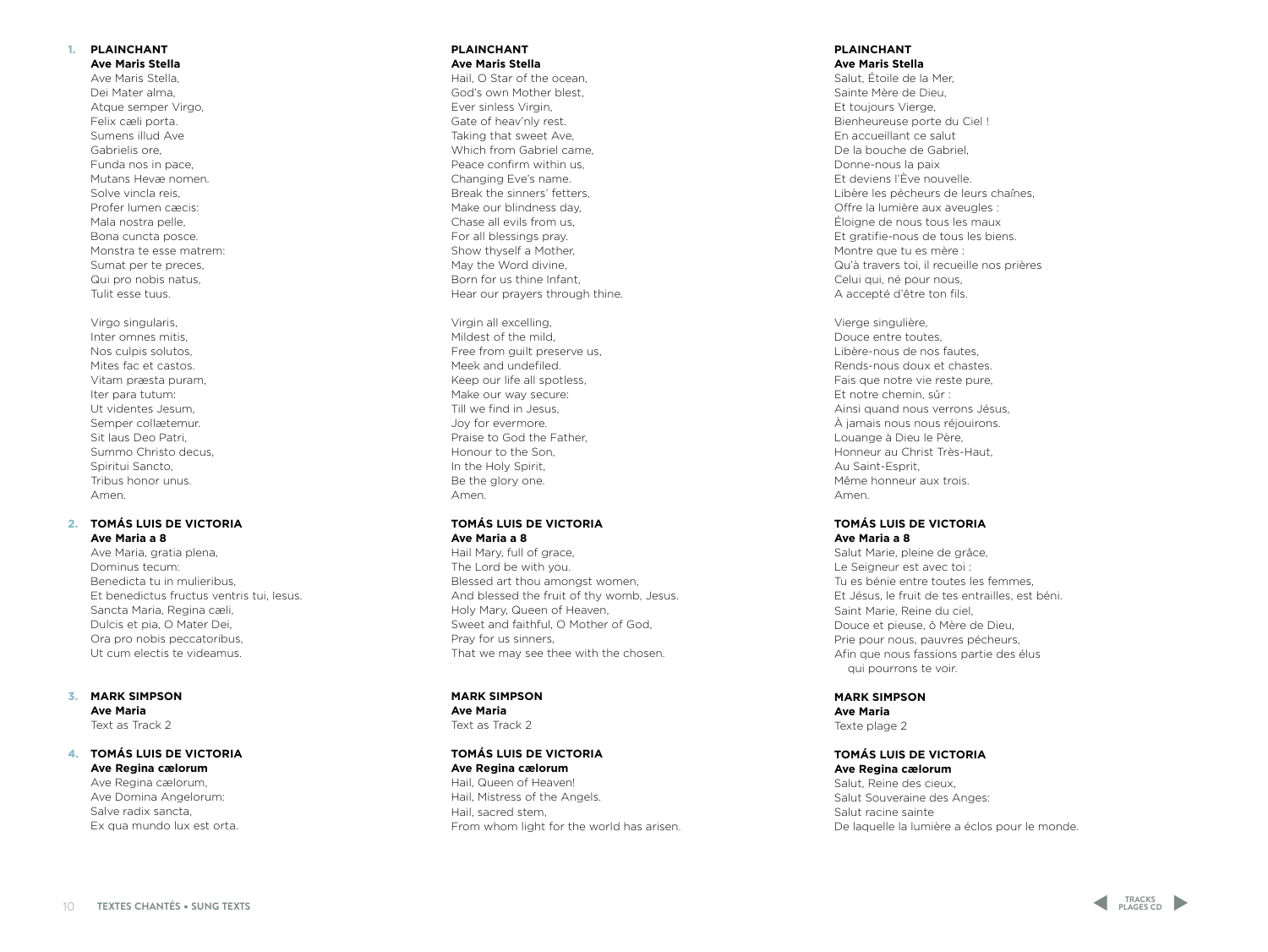- Gaude gloriosa, Super omnes speciosa: Vale, valde decora, Et pro nobis, Semper Christum exora.
- **5. ALEXANDER CAMPKIN Ave Regina cælorum**  Text as Track 4
- **6. TOMÁS LUIS DE VICTORIA Ave Maris Stella a 4**  Text as Track 1

#### **7. FRANCISCO COLL Stella**  Ave Maris Stella.

#### **8. TOMÁS LUIS DE VICTORIA Alma Redemptoris a 5**

Alma Redemptoris Mater, Quæ pervia cæli porta manens, Et stella maris, Succurre cadenti surgere qui curat populo: Tu quæ genuisti, Natura mirante, Tuum sanctum Genitorem: Virgo prius ac posterius, Gabrielis ab ore sumens illud Ave, Peccatorum miserere.

### **9. CELILIA MCDOWALL**

**Alma Redemptoris**  Text as Track 8

#### **10. TOMÁS LUIS DE VICTORIA Vidi Speciosam**

Vidi Speciosam sicut columbam ascendentem, Desuper rivos aquarum: Cuius inæstimabilis odor Erat nimis in vestimentis eius. Et sicut dies verni circumdabant Eam flores rosarum et lilia convalium. Quæ est ista, quæ ascendit per desertum Sicut virgula fumi ex aromatibus myrrhæ et thuris? Et sicut dies verni circumdabant Eam flores rosarum et lilia convalium.

**11. WILL TODD Vidi Speciosam**  Text as Track 10

Rejoice most glorious Virgin, Beautiful above all others. Hail and farewell, most gracious one, Plead always With Christ for us.

**ALEXANDER CAMPKIN Ave Regina cælorum**  Text as Track 4

**TOMÁS LUIS DE VICTORIA Ave Maris Stella a 4**  Text as Track 1

**FRANCISCO COLL Stella**  Hail, O Star of the ocean.

#### **TOMÁS LUIS DE VICTORIA Alma Redemptoris a 5**

Gracious Mother of the Redeemer, You remaining the ever-open gate of Heaven, And star of the sea, Succour thy people who, falling, strive to rise again. You who gave birth, While Nature marvelled, To your Holy Creator, Virgin before and after, Who heard that Ave from the mouth of Gabriel, Have mercy on sinners.

#### **CELILIA MCDOWALL Alma Redemptoris**

Text as Track 8

#### **TOMÁS LUIS DE VICTORIA Vidi Speciosam**

I saw the spirit rising like a dove Above the streams of water: it was clothed in fragrance Of exceeding beauty, Just as the days of spring are adorned With roses in flower and lilies of the valley. Who is she who arises from the wilderness Like pillars of smoke, perfumed with aromatic myrrh and frankincense? Just as the days of spring are adorned With roses in flower and lilies of the valley.

**WILL TODD Vidi Speciosam**  Text as Track 10

Réjouis-toi, Vierge glorieuse, Toi la plus belle de toutes : Adieu, toute la toute belle, Et pour nous, Prie toujours le Christ.

**ALEXANDER CAMPKIN Ave Regina cælorum**  Texte plage 4

**TOMÁS LUIS DE VICTORIA Ave Maris Stella a 4**  Texte plage 1

**FRANCISCO COLL Stella**  Salut, Étoile de la Mer.

## **TOMÁS LUIS DE VICTORIA**

**Alma Redemptoris a 5**  Sainte Mère du Rédempteur, Toi la porte pour nous ouverte vers le ciel, Étoile de la mer, Aide celui qui tombe à se relever : Toi qui donnas naissance, Ô nature admirable, À ton saint Géniteur, Tout en restant toujours vierge, Toi qui accueillis ce salut de la bouche de Gabriel, Prends pitié de nous, pauvres pécheurs.

**CELILIA MCDOWALL**

**Alma Redemptoris**  Texte plage 8

#### **TOMÁS LUIS DE VICTORIA Vidi Speciosam**

J'ai vu la Sublime monter au ciel comme une colombe, Au-dessus des rives du fleuve.

De ses vêtements, Émanait un parfum inestimable, Et le printemps l'entourait De roses et de lys. Qui est cette femme qui monte au milieu du désert Comme la fumée de la myrrhe et de l'encens Tandis que le printemps l'entourait De roses et de lys ?

**WILL TODD Vidi Speciosam**  Texte plage 10

**plages cD**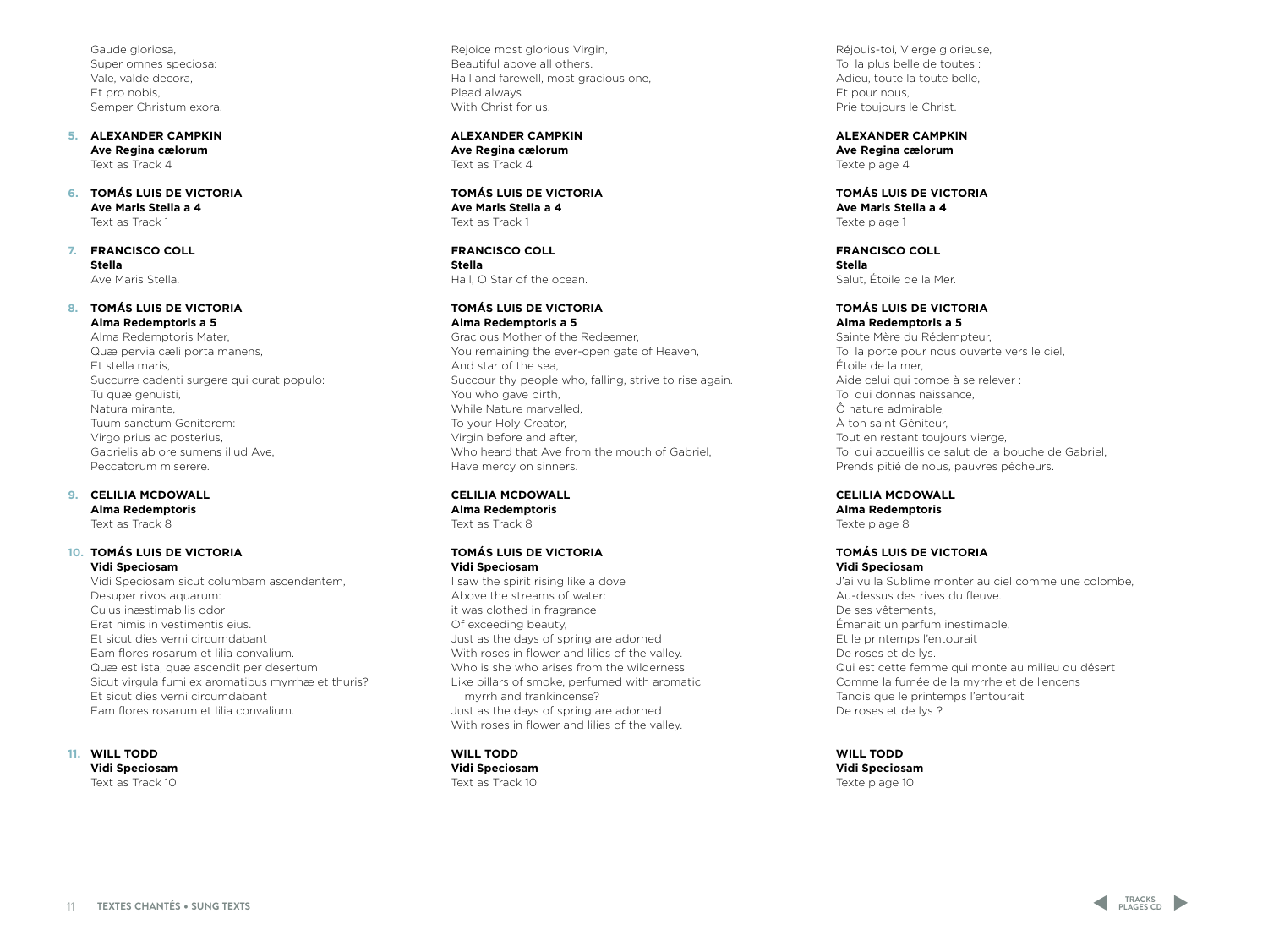### **12. TOMÁS LUIS DE VICTORIA Regina cæli**

Regina cæli lætare, Alleluia: Quia quem meruisti portare, Alleluia. Resurrexit, sicut dixit, Alleluia: Ora pro nobis Deum, Alleluia.

#### **13. JULIAN WACHNER Regina cæli** Text as Track 12

**14. PLAINCHANT Ave Maris Stella** Text as Track 1

#### **TOMÁS LUIS DE VICTORIA Regina cæli**

Queen of Heaven, rejoice, Alleluia. For he whom you were chosen to bear, Alleluia. He has risen, as he said, Alleluia. Pray for us to God, Alleluia.

#### **JULIAN WACHNER Regina cæli**

Text as Track 12

## **PLAINCHANT Ave Maris Stella**

Text as Track 1

### **TOMÁS LUIS DE VICTORIA Regina cæli**

Reine du ciel, réjouis-toi, Alléluia ! Car celui que tu as mérité de porter, Alléluia ! Vient de ressusciter, comme il l'avait annoncé, Alléluia ! Prie pour nous le Seigneur, Alléluia !

## **JULIAN WACHNER**

**Regina cæli** Texte plage 12

**PLAINCHANT Ave Maris Stella** Texte plage 1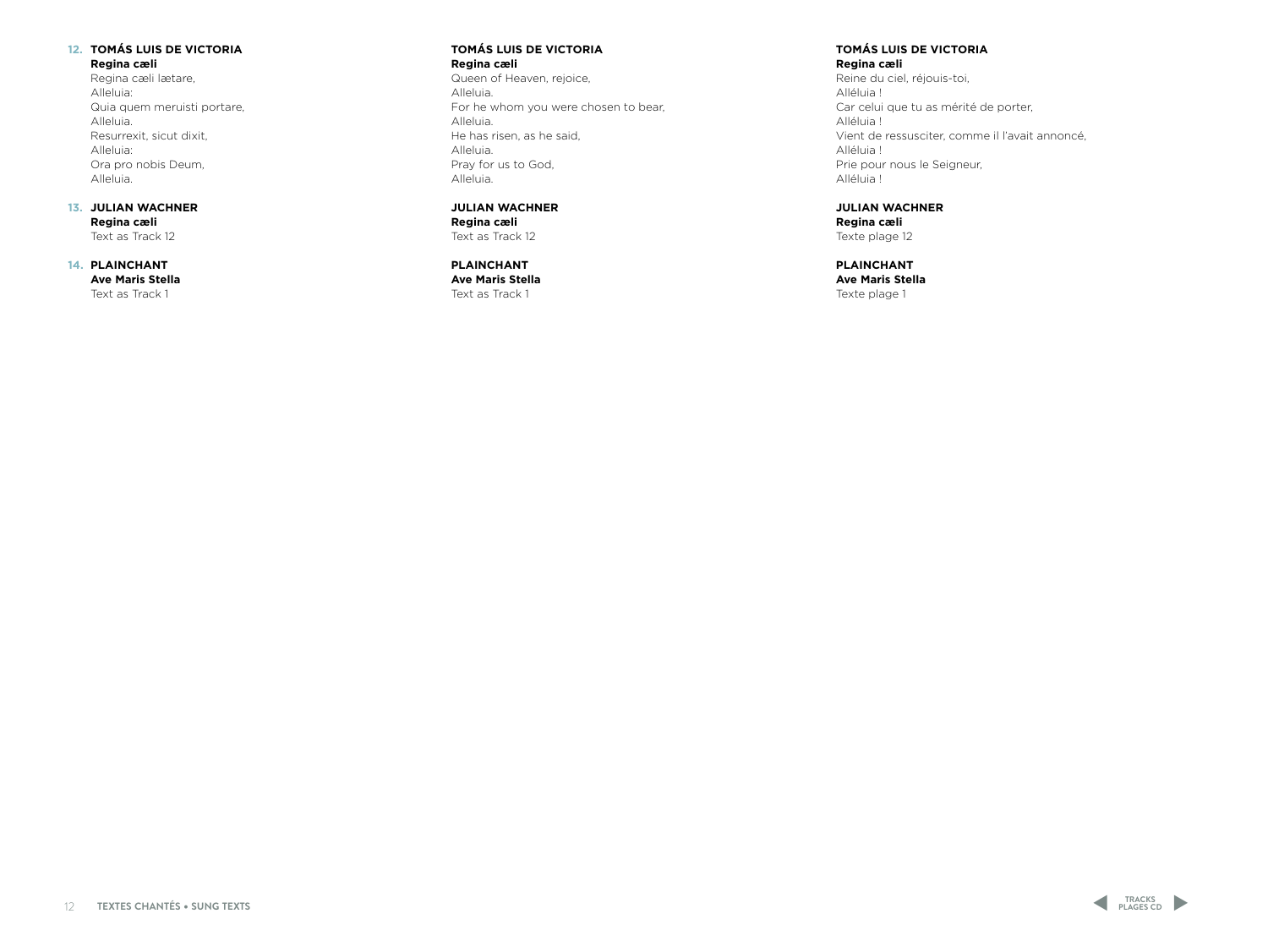## **ORA Singers – Suzi Digby**

**Discography** *All titles available in digital format (download and streaming)*

**ORA** 

**Many are the Wonders** CD HMM 905284

**Upheld by Stillness** Renaissance Gems and their Reflections vol.1 CD HMW 906102

> THOMAS TALLIS  **Spem in alium, vidi aquam**  1CD + 1DVD HMM 902669.70

**The Mystery of Christmas** O magnum mysterium CD HMM 905305

**Refuge from the Flames** Renaissance Gems and their Reflections vol.2 CD HMW 906103

> **Desires** A Song of the Songs collection CD HMM 905316